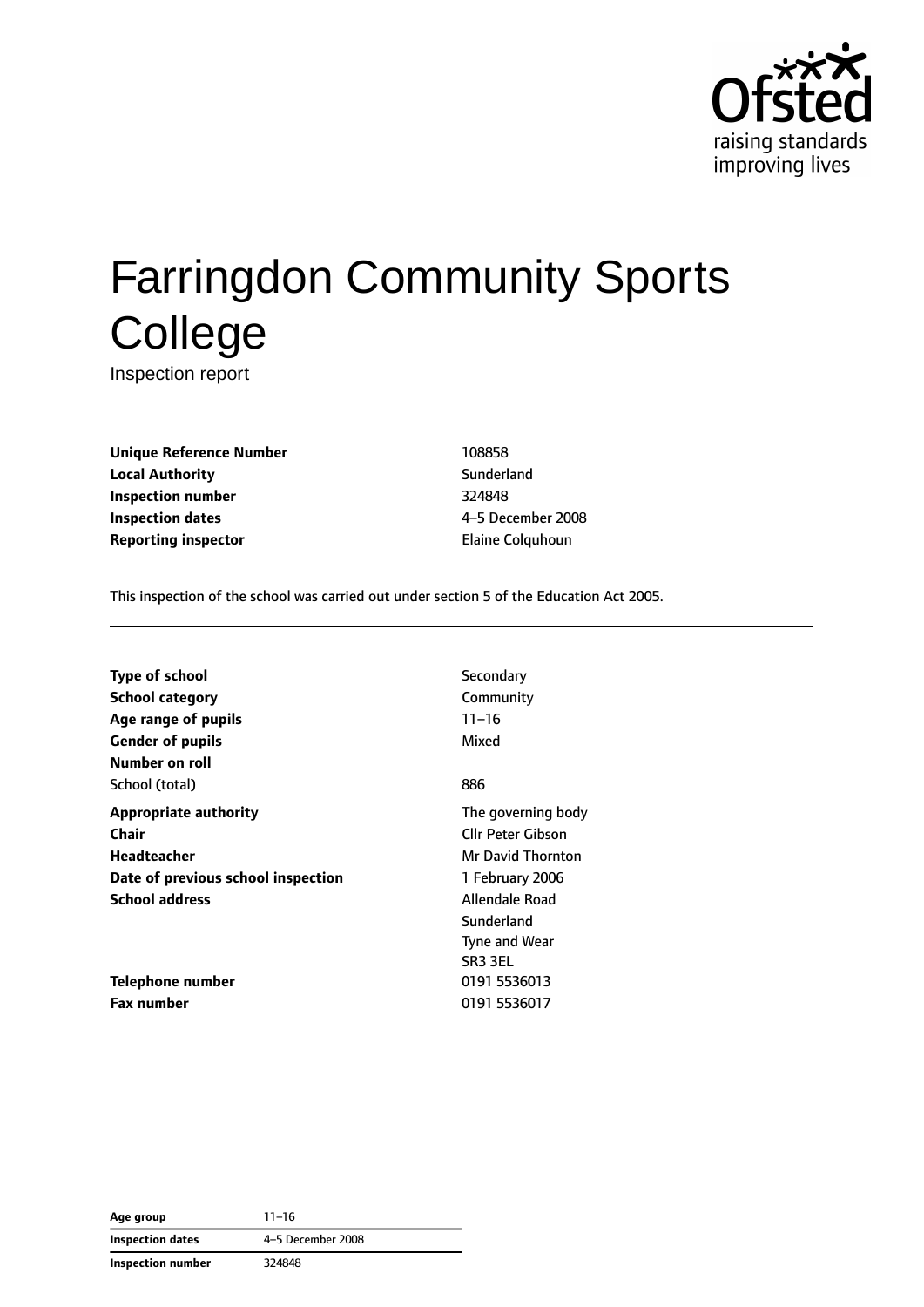.

<sup>©</sup> Crown copyright 2008

Website: www.ofsted.gov.uk

This document may be reproduced in whole or in part for non-commercial educational purposes, provided that the information quoted is reproduced without adaptation and the source and date of publication are stated.

Further copies of this report are obtainable from the school. Under the Education Act 2005, the school must provide a copy of this report free of charge to certain categories of people. A charge not exceeding the full cost of reproduction may be made for any other copies supplied.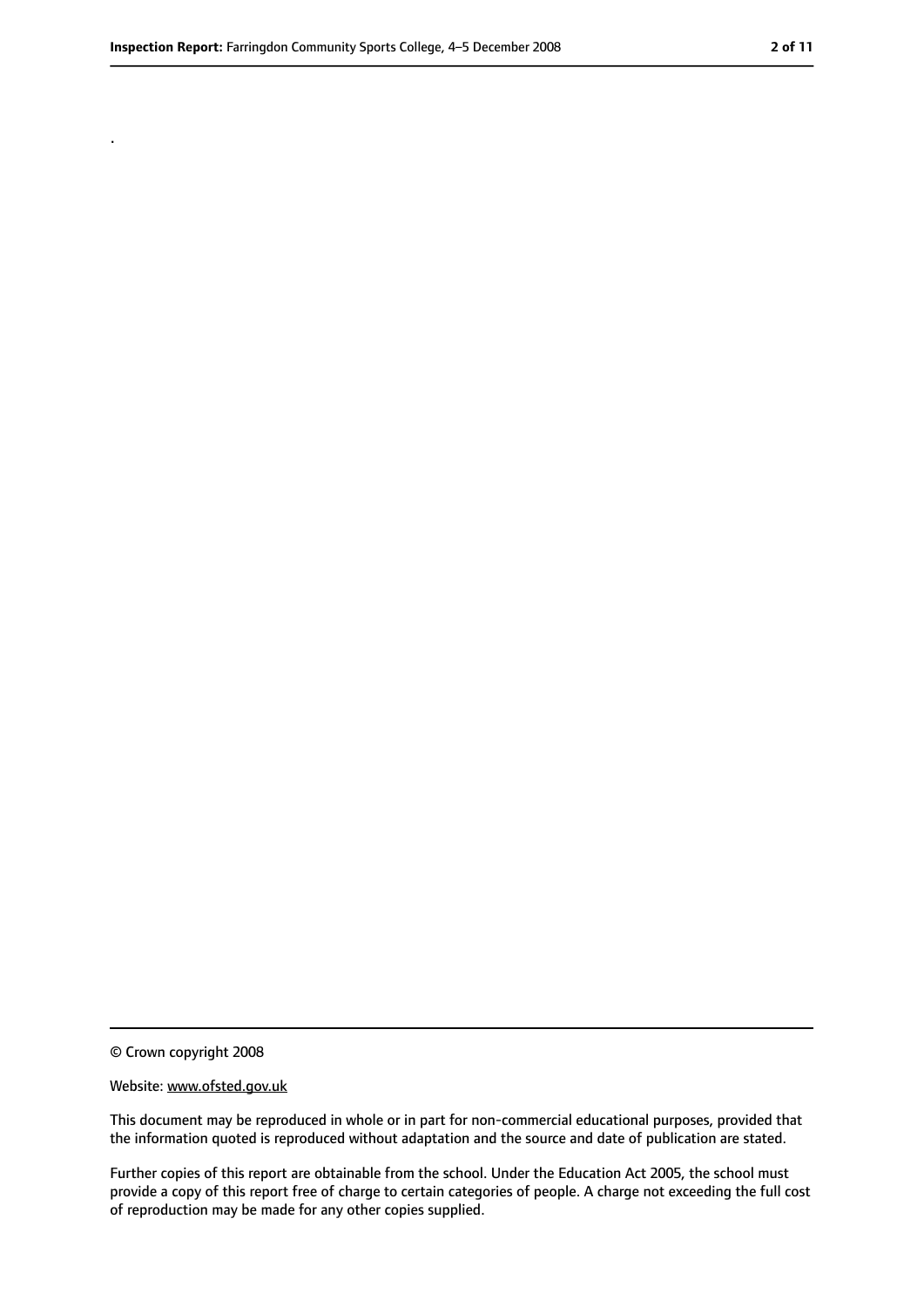# **Introduction**

The inspection was carried out by four Additional Inspectors.

#### **Description of the school**

Farringdon Community Sports College is a smaller than average Secondary School which successfully gained specialist status for sport in 2002. The overwhelming majority of students are of White British heritage and only a small number have English as an additional language. There are above average numbers of students with learning difficulties and/or disabilities, but the number of students in receipt of a full statement of special educational need (SEN) is comparatively low. The school includes specialist provision for students with Autistic Spectrum Disorder. The proportion of students entitled to free school meals is above the national average. The school is in receipt of several national awards including Sportsmark and Healthy Schools.

#### **Key for inspection grades**

| Grade 1 | Outstanding  |
|---------|--------------|
| Grade 2 | Good         |
| Grade 3 | Satisfactory |
| Grade 4 | Inadequate   |
|         |              |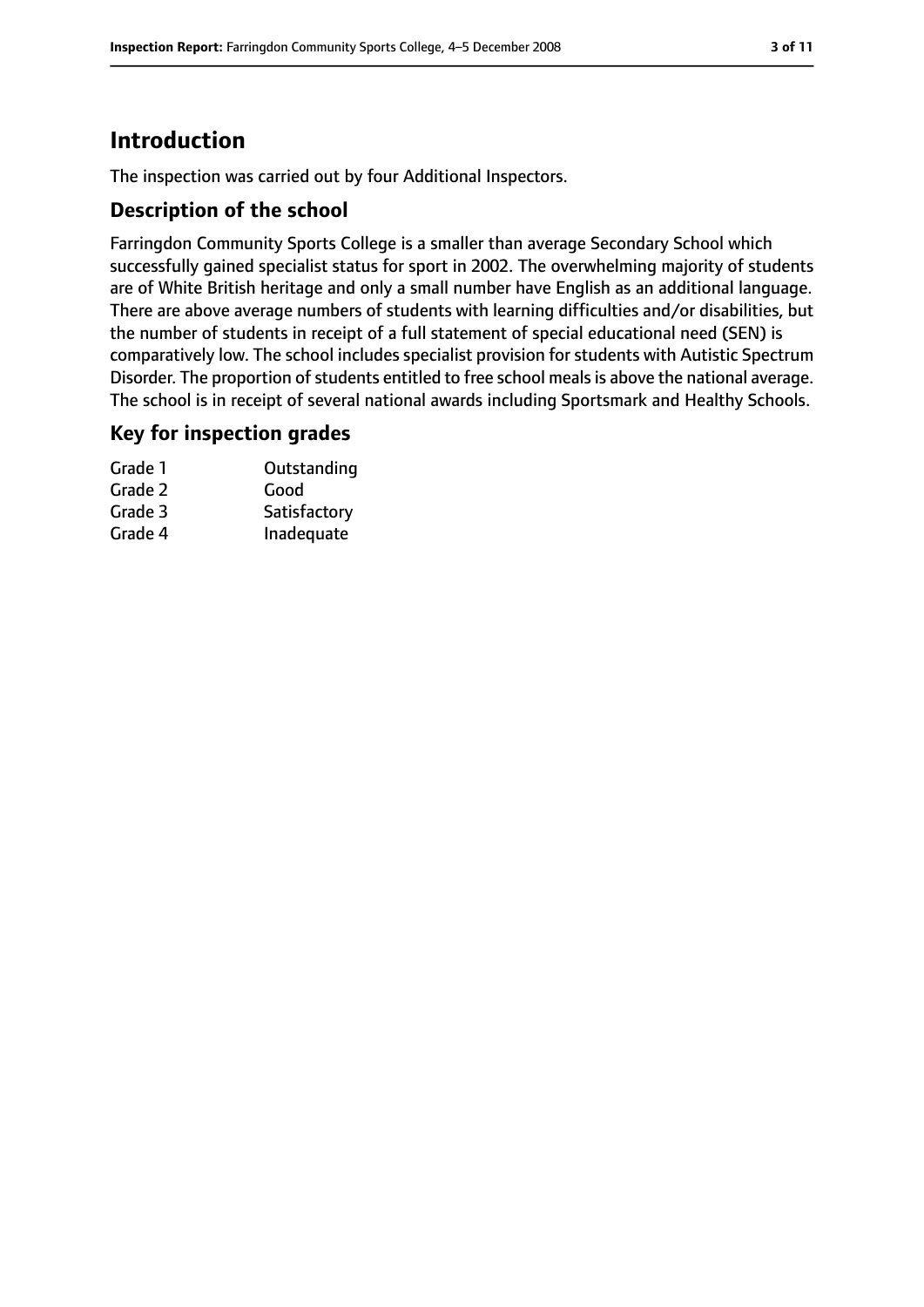## **Overall effectiveness of the school**

#### **Grade: 2**

Farringdon Sports College is a good school with some outstanding features, in particular for its working in partnerships and for the Special Educational Needs provision. Strong leadership by the headteacher in the face of budgetary constraints and falling student numbers, resolutely steers the school to success. All staff are committed to raising standards and improving outcomes and opportunities for students. The school's specialist status is a strength of the school providing exciting curriculum opportunities for students to gain accreditation in subjects linked to the sports specialism. It also provides genuine opportunities for students to experience the world of work through effective business and academic links. Students achieve well because of good teaching and effective guidance. Teachers use good assessment data to plan effectively and their good subject knowledge ensures a swift pace to lessons and accurate marking. This combines well in guiding students to the next levels of their work. Pastoral care and support for the individual needs of students are good so that any potential barriers to students' learning are tackled successfully. Standards are average and achievement is good. Standards at Key Stage 3 have improved since 2006 with students achieving higher standards in English and science; standards are broadly average in mathematics. Standards at Key Stage 4 have also improved and are above average overall, however, performance is less strong for students achieving five A\* to C GCSEs including English and mathematics. The school recognises this and is committed to improving standards. Close tracking and monitoring of student progress leads to targeted intervention through the setting of groups for some subjects and providing individual counselling for those students experiencing personal difficulties. These strategies are already having a positive impact on improving rates of progress. Students with learning difficulties and/or disabilities make very good progress and the provision the school makes for these students is outstanding. All are fully included in the academic and social life of the school and their achievements at all levels are praised and celebrated.

Students are courteous and behave well. They understand the consequences of the behaviour for learning strategy and respond positively to the high expectations set by the school. Learners enjoy school and their attendance, whilst satisfactory, is improving. They understand the issues within their immediate community but provision for their understanding of wider faith and cultural issues in Britain are less well developed.

Governance is effective, the governing body hold the school to good account and share the commitment to raise standards. The school has a good capacity to improve further.

#### **What the school should do to improve further**

- Improve student attainment, particularly at Key Stage 4 in English and mathematics.
- Improve the students' knowledge and understanding of the diversity of cultures and religions in 21st century Britain.

## **Achievement and standards**

#### **Grade: 2**

Standards are average and achievement is good. Students enter the school with standards that are broadly average with weaker performance in their levels of literacy. This has led to some underperformance in the past.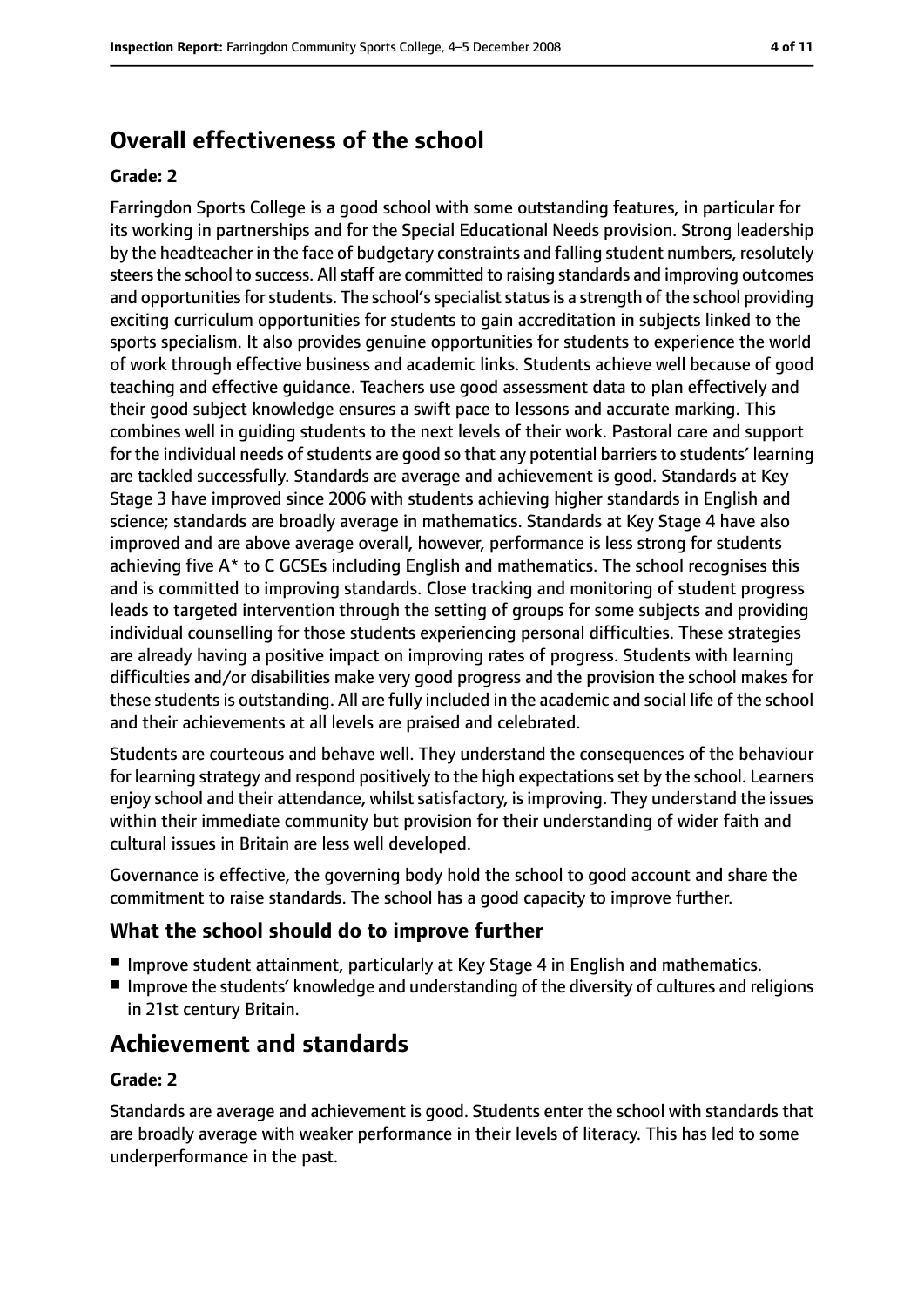Standards at Key Stage 3 have improved steadily since 2006. Unvalidated results for 2008 indicate that standards are above the national average in English and science, and in line with the national average in mathematics.

Standards at Key Stage 4 have improved steadily since 2006 and the percentage of students achieving five or more  $A^*$  to C grades is well above the national average. However, the percentage of students achieving five or more  $A^*$  to C grades including English and mathematics is well below the national average and attainment in these subjects has been particularly low in the past. The school has done much to tackle these weaknesses. For example, close tracking and monitoring of student progress, targeted intervention and early entry to GCSE examinations. These efforts are having a significant impact on raising achievement and standards throughout the school. As a result, the school has compelling evidence indicating that students' progress at Key Stage 4 is now good. Students currently in Year 11 are on track to make good progress in 2009 and achieve well. Students currently in Year 10 are on track to make even better progress and to meet challenging targets. Students with learning difficulties and/or disabilities make very good progress. Achievement in the specialist school subjects is significantly above that achieved nationally particularly in PE, dance and drama.

## **Personal development and well-being**

#### **Grade: 2**

The personal development and well-being of students are good. Behaviour both in lessons and around the school is good. Parents and students agree that incidents of bullying and racism are rare and are dealt with promptly and effectively. Students are generally considerate and are responding well to the school's high expectations of manners and courtesy. Students understand the new behaviour for learning strategies and the fairness of staged consequences to their actions. Instances of serious misconduct are infrequent. Consequently, the use of exclusion as a sanction is low. Students get on well with each other and with staff. They enjoy coming to school, and it is a friendly, well ordered community. Attendance is improving steadily and is now in line with national figures.

Provision for students' spiritual, moral, social, and cultural development is good. However, students' understanding of wider cultural issues in society is less well developed. The school actively encourages healthy living through the powerful impact of its specialism and the wide-ranging opportunities to take part in sport and exercise.

An effective school council represents the views of students and contributes to improvements within the school. Students have a good understanding of their responsibilities to the school and its wider community, for example, through their regular charity fundraising, and through the good opportunities to develop and exercise their leadership skills. Parents are pleased with the way that the school helps students develop as individuals, and strongly endorse its work in this area.

## **Quality of provision**

#### **Teaching and learning**

#### **Grade: 2**

Teaching and learning are good, representing clear improvement since the last inspection. The majority of lessons are well planned, providing a consistent high level of challenge to students. In the best lessons, teachers use a variety of teaching methods which are well matched to the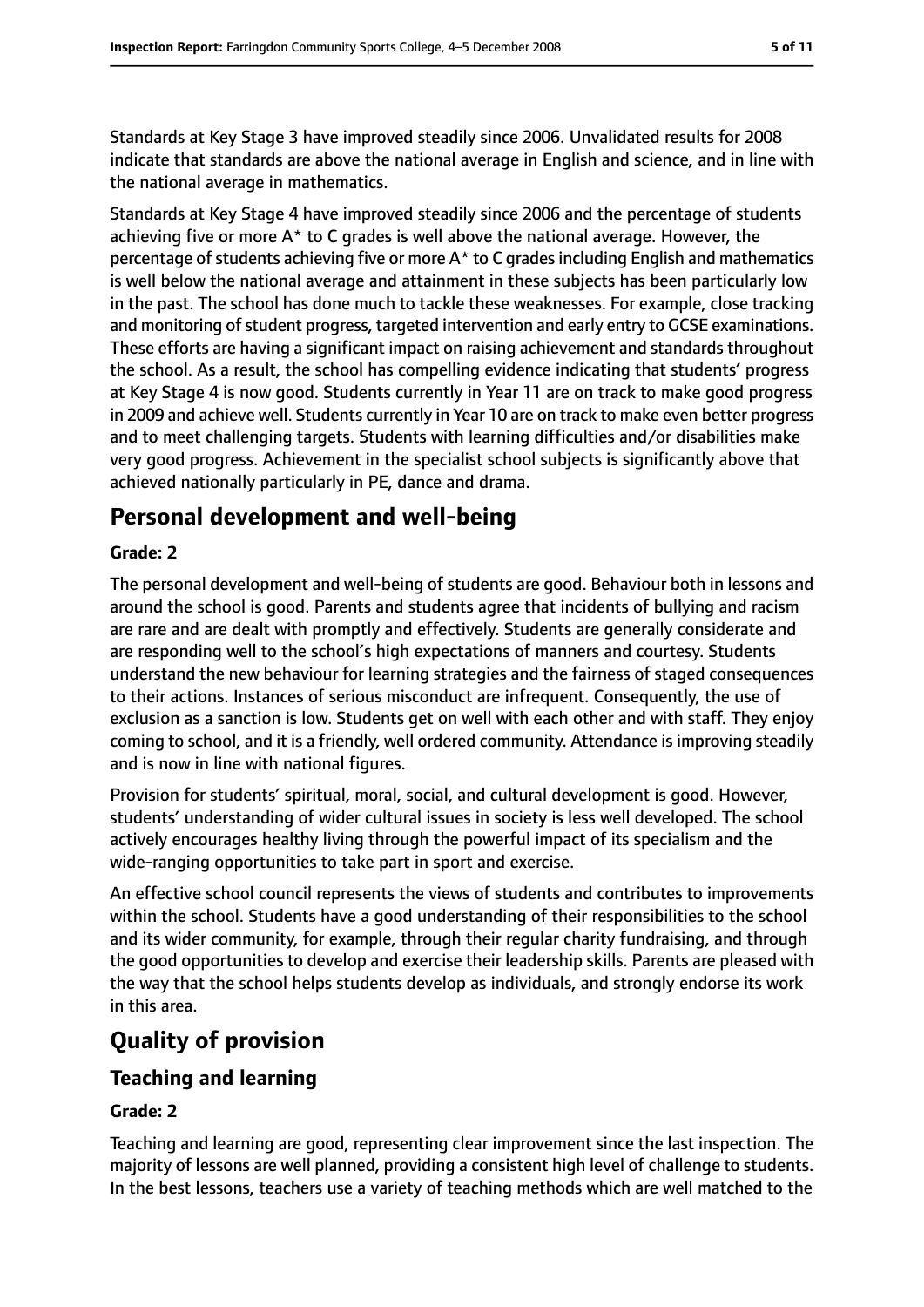learning needs of the students. On occasions, teachers can spend too much time on the introductory element of the lesson. In these cases, students can lose interest and concentration falters somewhat. However, relationships at all levels are good and students consistently behave well in lessons.

Teachers have good subject knowledge which ensures a swift pace to lessons and accurate assessments are made as to how well the students are performing. Teachers' marking of students' work is effective in most subjects and provides the necessary information for them to reach the higher levels. All students are aware of their current academic targets as to how to further improve their work. Teachers monitor students' progress effectively and this high quality information is regularly shared with parents and carers. Teachers' use of ICT is effective in capturing the students' interest and encouraging their increasing independence as learners. This ensures that private study and homework time is used efficiently and leads to good progress being made.

#### **Curriculum and other activities**

#### **Grade: 2**

The curriculum is good and has been significantly developed since the last inspection for example, through the introduction of the Pathways system. This enables greater flexibility for students to follow a curriculum appropriate to their needs and allows for more opportunities for individualised learning. As a result, achievement and standards for the majority of learners has improved. More able students access learning opportunities which accelerate progress and lead to some gaining early entry for GCSE examinations. Additionally, a wide range of vocational courses is offered at Key Stage 4. This includes opportunities for students to experience apprenticeships in partnership with outside providers. This has resulted in a greater match in meeting the needs of learners and the local community. Provision within the curriculum for students with learning difficulties and/or disabilities is excellent. The learning support team operates effectively, enhancing provision for vulnerable students by tailoring the curriculum to meet their individual needs. Specialist Sports College status has resulted in a greater variety of sports related courses offered to students. They respond well to this provision achieving high standards in these specialist related subjects. There are a wide range of extra-curricular activities which are well supported and appreciated by students.

#### **Care, guidance and support**

#### **Grade: 2**

The care, guidance and support of students are good. Staff have a strong concern for, and commitment to, students' welfare. The recently revised pastoral arrangements offer good guidance to students who feel secure in this well ordered community. Students say they feel safe and procedures for child protection are in place and understood by staff. Systems for risk assessment, including those for out of school visits, are thorough and well managed. Required checks for ensuring the suitability of staff to work with young people are properly in place.

Comprehensive support is successfully provided for vulnerable students and for those with learning difficulties and/or disabilities. For example, through, the nurture group, the learning zone, and specialist provision for autistic students. Teachers, support workers and others link effectively with outside agencies to give these students constructive help and support. Close links with primary schools ensure a smooth transfer of students into their new school. Older students receive thoughtful guidance about subject choices and their career opportunities. Good use is made of recently improved data systems in tracking students' academic and personal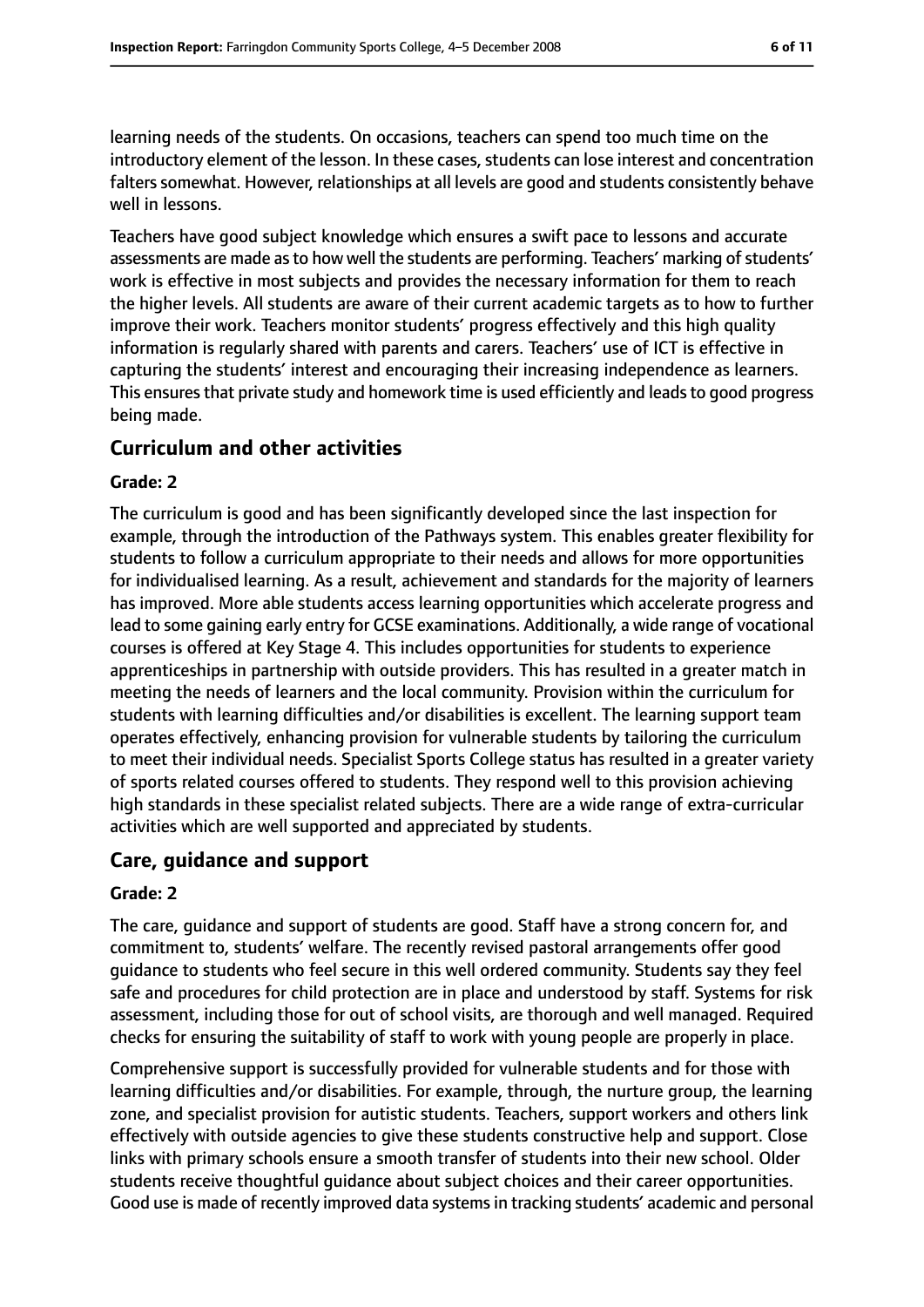progress. Students understand their targets and know to improve to achieve them. Those learners who are making insufficient progress are identified quickly and given effective support. Parents and carers are satisfied with the level of care and guidance provided by the school.

Careers advice, work experience, the strong provision for vocational courses at different levels, and the established partnerships with local employers and other training providers mean that students gain useful skills and knowledge to support them when they leave school.

## **Leadership and management**

#### **Grade: 2**

Leadership and management are good. Since the last inspection, demographic changes have led to a significant reduction in student numbers by over 20%. In the face of these challenges, the school manages changes to staffing and resources in close partnership with the local authority to minimise adverse effects to the budget. Consequently, the school currently provides satisfactory value for money. The head teacher has a clear vision for the school's development and improvement. This is successfully communicated to all staff who understand that they are accountable for the success of each individual student. Senior leaders have a clear perspective, sense of purpose and commitment to high expectations for all students. This ensures that the school is moving effectively through its current cycle of improvement. Honest and thorough self-evaluation ensures that the school has a good understanding of where it is successful and where it needs to improve further. Recently implemented staffing structures enable effective delegation of responsibility and provide clear lines of communication at all levels. Middle leaders are well supported by the senior leadership team and are beginning to develop strategies which are designed to bring about further improvement. However, this is not yet fully embedded in some subject areas. Governors play an important part in the school's improvement. They fully understand its strengths and weaknesses, for example, they are involved in scrutinising the schools academic results and provide a good level of challenge to the school. Effective systems are used by all staff to set challenging targets for improvement.

The school works effectively with the immediate community, particularly in their role as a specialist sports college. Whilst students have a clear understanding of their role within their immediate community, their knowledge of wider implications of race and religion in Britain is less secure.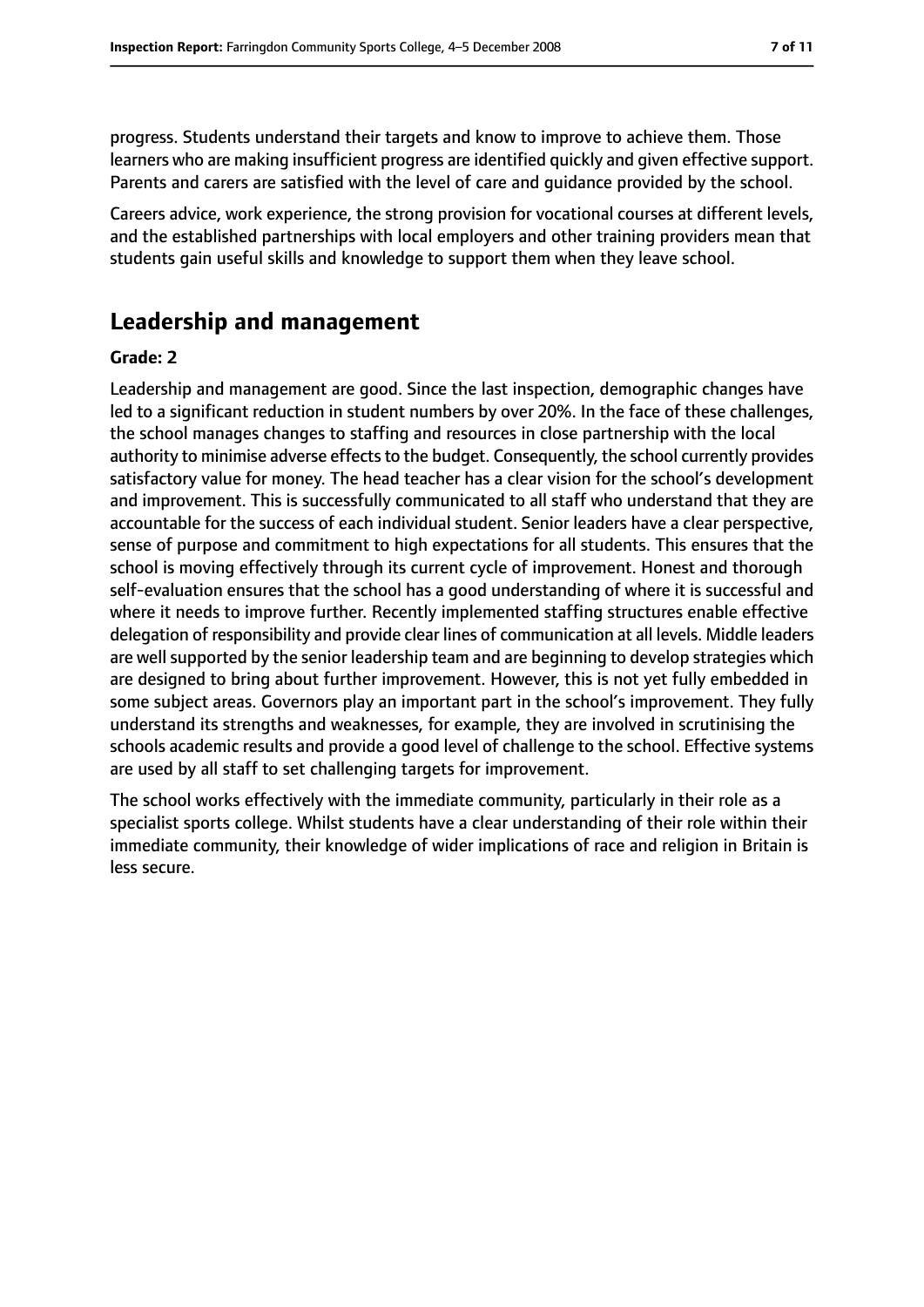**Any complaints about the inspection or the report should be made following the procedures set out in the guidance 'Complaints about school inspection', which is available from Ofsted's website: www.ofsted.gov.uk.**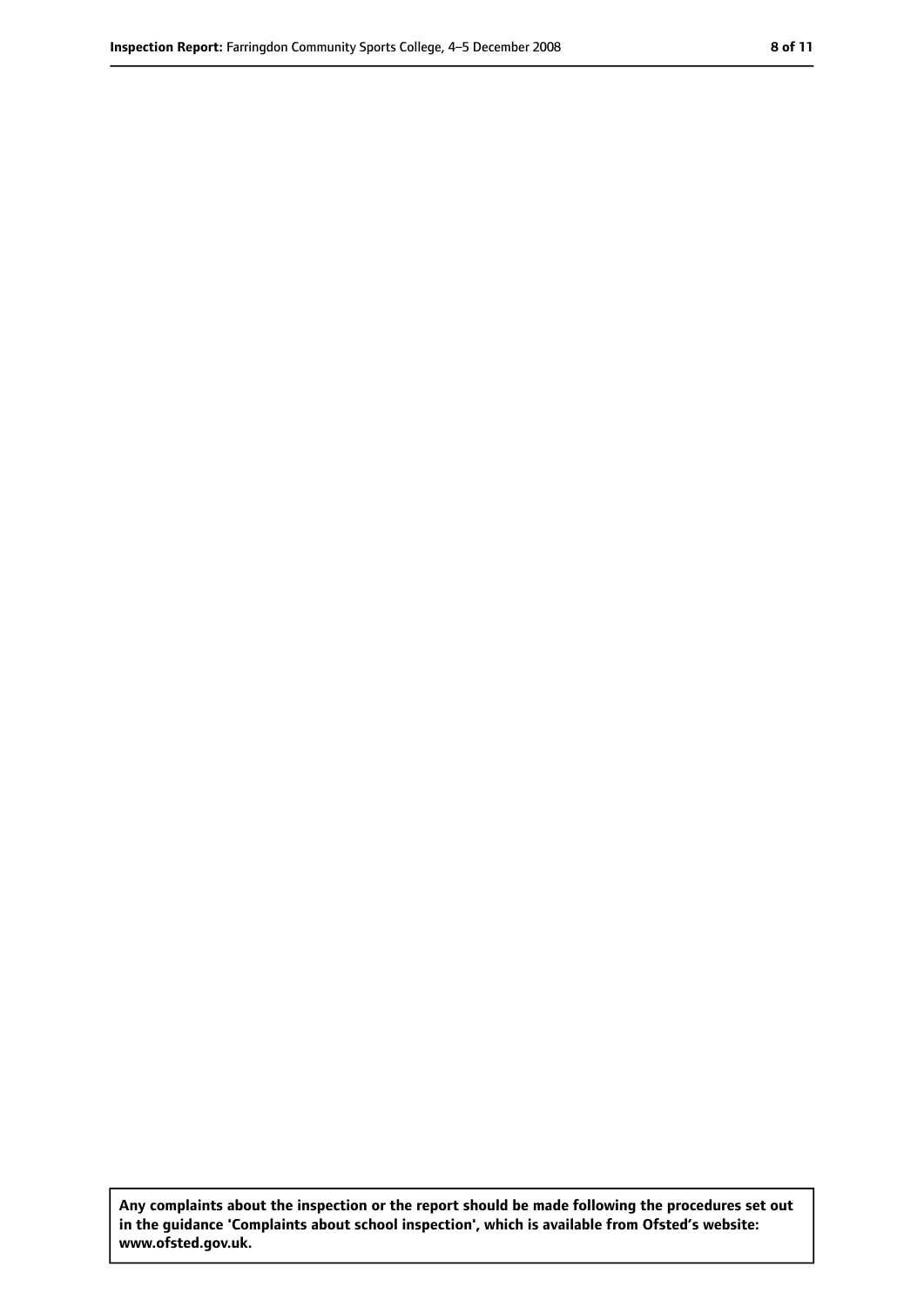# **Inspection judgements**

| Key to judgements: grade 1 is outstanding, grade 2 good, grade 3 satisfactory, and | School  |
|------------------------------------------------------------------------------------|---------|
| arade 4 inadequate                                                                 | Overall |

#### **Overall effectiveness**

| How effective, efficient and inclusive is the provision of<br>education, integrated care and any extended services in meeting the<br>needs of learners? |     |
|---------------------------------------------------------------------------------------------------------------------------------------------------------|-----|
| Effective steps have been taken to promote improvement since the last<br>inspection                                                                     | Yes |
| How well does the school work in partnership with others to promote learners'<br>well being?                                                            |     |
| The capacity to make any necessary improvements                                                                                                         |     |

## **Achievement and standards**

| How well do learners achieve?                                                                                 |  |
|---------------------------------------------------------------------------------------------------------------|--|
| The standards' reached by learners                                                                            |  |
| How well learners make progress, taking account of any significant variations  <br>between groups of learners |  |
| How well learners with learning difficulties and/or disabilities make progress                                |  |

#### **Annex A**

<sup>&</sup>lt;sup>1</sup>Grade 1 - Exceptionally and consistently high; Grade 2 - Generally above average with none significantly below average; Grade 3 - Broadly average to below average; Grade 4 - Exceptionally low.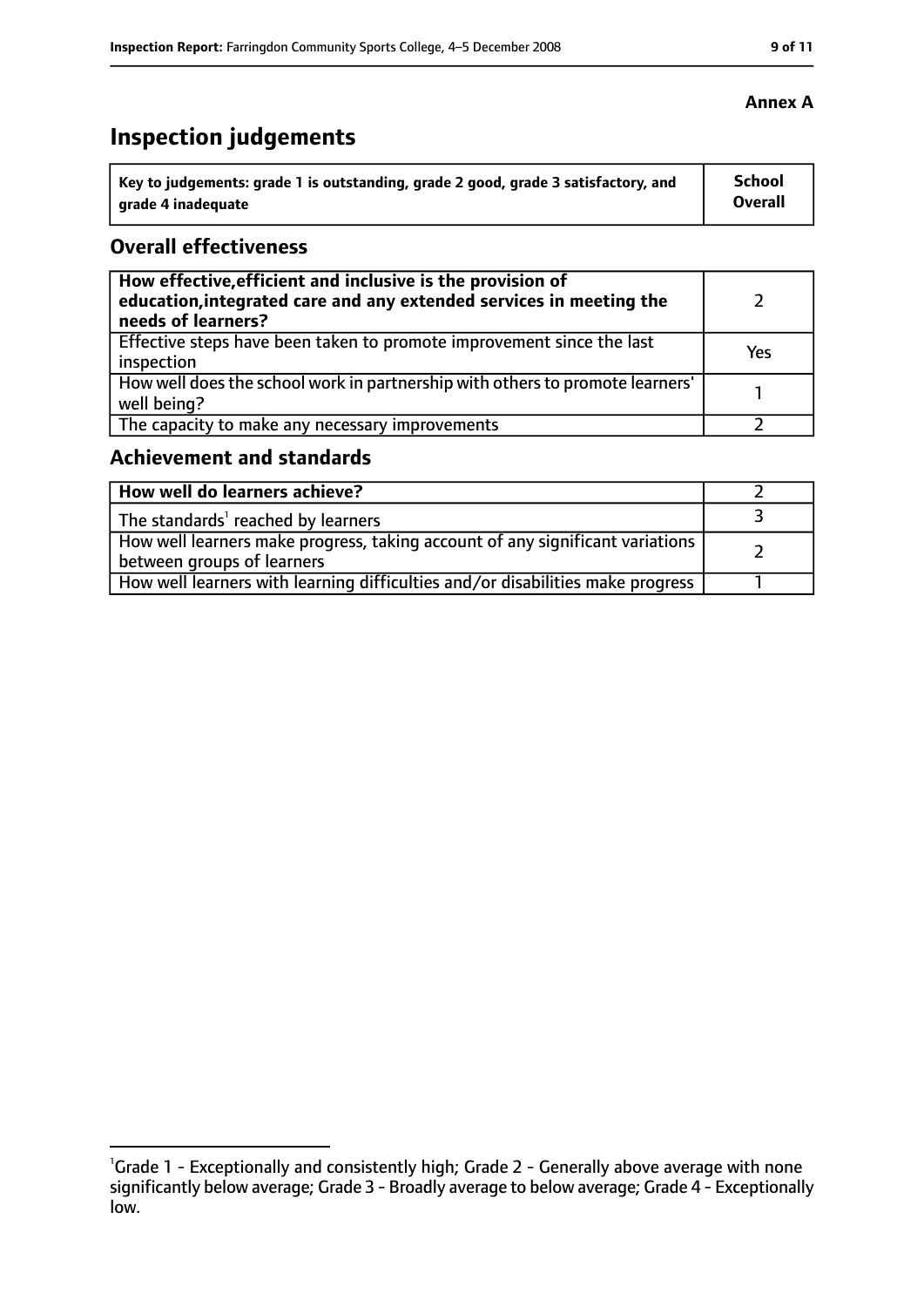## **Personal development and well-being**

| How good are the overall personal development and well-being of the<br>learners?                                 |  |
|------------------------------------------------------------------------------------------------------------------|--|
| The extent of learners' spiritual, moral, social and cultural development                                        |  |
| The extent to which learners adopt healthy lifestyles                                                            |  |
| The extent to which learners adopt safe practices                                                                |  |
| The extent to which learners enjoy their education                                                               |  |
| The attendance of learners                                                                                       |  |
| The behaviour of learners                                                                                        |  |
| The extent to which learners make a positive contribution to the community                                       |  |
| How well learners develop workplace and other skills that will contribute to<br>their future economic well-being |  |

# **The quality of provision**

| How effective are teaching and learning in meeting the full range of<br>learners' needs?              |  |
|-------------------------------------------------------------------------------------------------------|--|
| How well do the curriculum and other activities meet the range of needs and<br>interests of learners? |  |
| How well are learners cared for, quided and supported?                                                |  |

## **Leadership and management**

| How effective are leadership and management in raising achievement<br>and supporting all learners?                                              |     |
|-------------------------------------------------------------------------------------------------------------------------------------------------|-----|
| How effectively leaders and managers at all levels set clear direction leading<br>to improvement and promote high quality of care and education |     |
| How effectively leaders and managers use challenging targets to raise standards                                                                 |     |
| The effectiveness of the school's self-evaluation                                                                                               |     |
| How well equality of opportunity is promoted and discrimination eliminated                                                                      |     |
| How well does the school contribute to community cohesion?                                                                                      | 3   |
| How effectively and efficiently resources, including staff, are deployed to<br>achieve value for money                                          | 3   |
| The extent to which governors and other supervisory boards discharge their<br>responsibilities                                                  |     |
| Do procedures for safequarding learners meet current government<br>requirements?                                                                | Yes |
| Does this school require special measures?                                                                                                      | No  |
| Does this school require a notice to improve?                                                                                                   | No  |